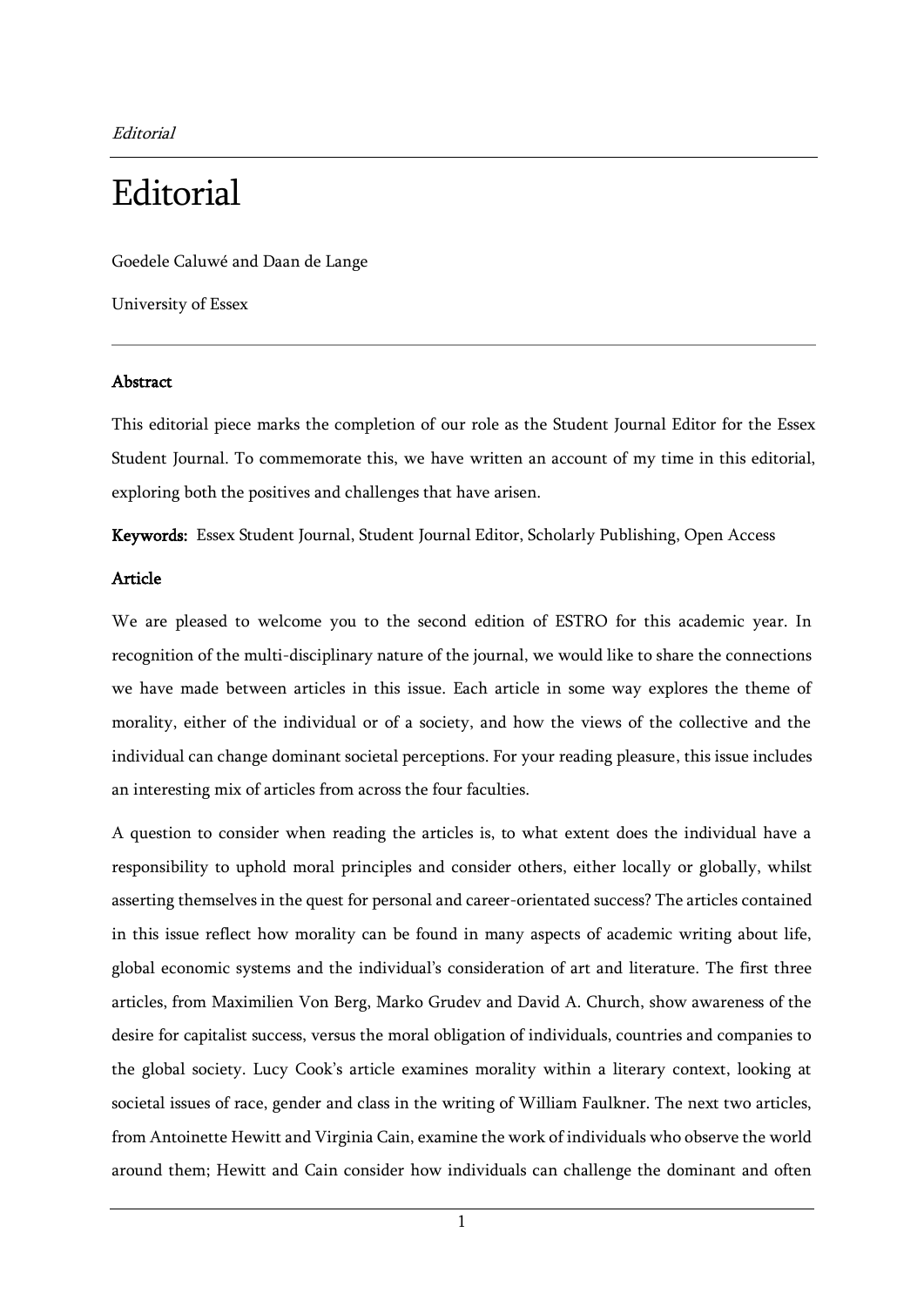traditional views of society, in order to form modern creative perspectives. The next article, from Ellyn Coe, relates to Cain's, as both consider ways in which beauty can be realised through our subjective views. The next article, from Katie Groves, considers how individuals relate to others in an emotional capacity. The final article is Ralph Barker's exploration of the impact an individual can have on cultural movements and is a passionate expression of the author's personal feelings on how art should be interpreted.

The first article is written by Maximilien Von Berg and titled "Why is it often said that natural resources are a curse?" Von Berg explores the political and economic implications for countries rich in natural resources. He assesses the correlation between countries that are resource-rich, but also poor and undemocratic, asserting that natural resources can have a positive or negative impact on society. As part of his analysis, Von Berg challenges the Resource Curse Theory, and considers political and economic ramifications on the people of a country rich in natural resources.

Following Von Berg's article, the next explores the political and economic ramifications of another global issue. Marko Grudev's article, "Pogge and Singer: differences in their accounts of the duties of citizens in affluent societies to the global poor", also shows awareness of issues connected to the global economy. He examines the relationship between global capitalism and poverty in developing countries. Through his assessment of Pogge and Singer, Grudev questions whether developed countries are morally obliged to deal with issues of global poverty.

On a similar note, David A. Church's article, titled "Committing white-collar crime: what organisational mechanisms exist to ensure accountability? Can this profession still be relied on to regulate itself?", challenges practices underpinning capitalist financial systems, which are integral to the global economy. Church examines the relationship between the field of accountancy and white-collar crime, exploring issues such as corporate wrongdoing, ineffectual organisational structures and poor public awareness. He questions the moral obligations and responsibilities of individuals working within the profession, a number of which have been exposed committing criminal acts, for example embezzling money. He argues that it is possible for the profession to strive for greater accountability.

The subjective notions of accountability can be applied to the moral framework of a society. The dominant beliefs of society can dictate an individual's beliefs, and if these are immoral who can regulate the injustices that exist in society? Lucy Cook analyses William Faulkner's, The Sound and

 $\overline{2}$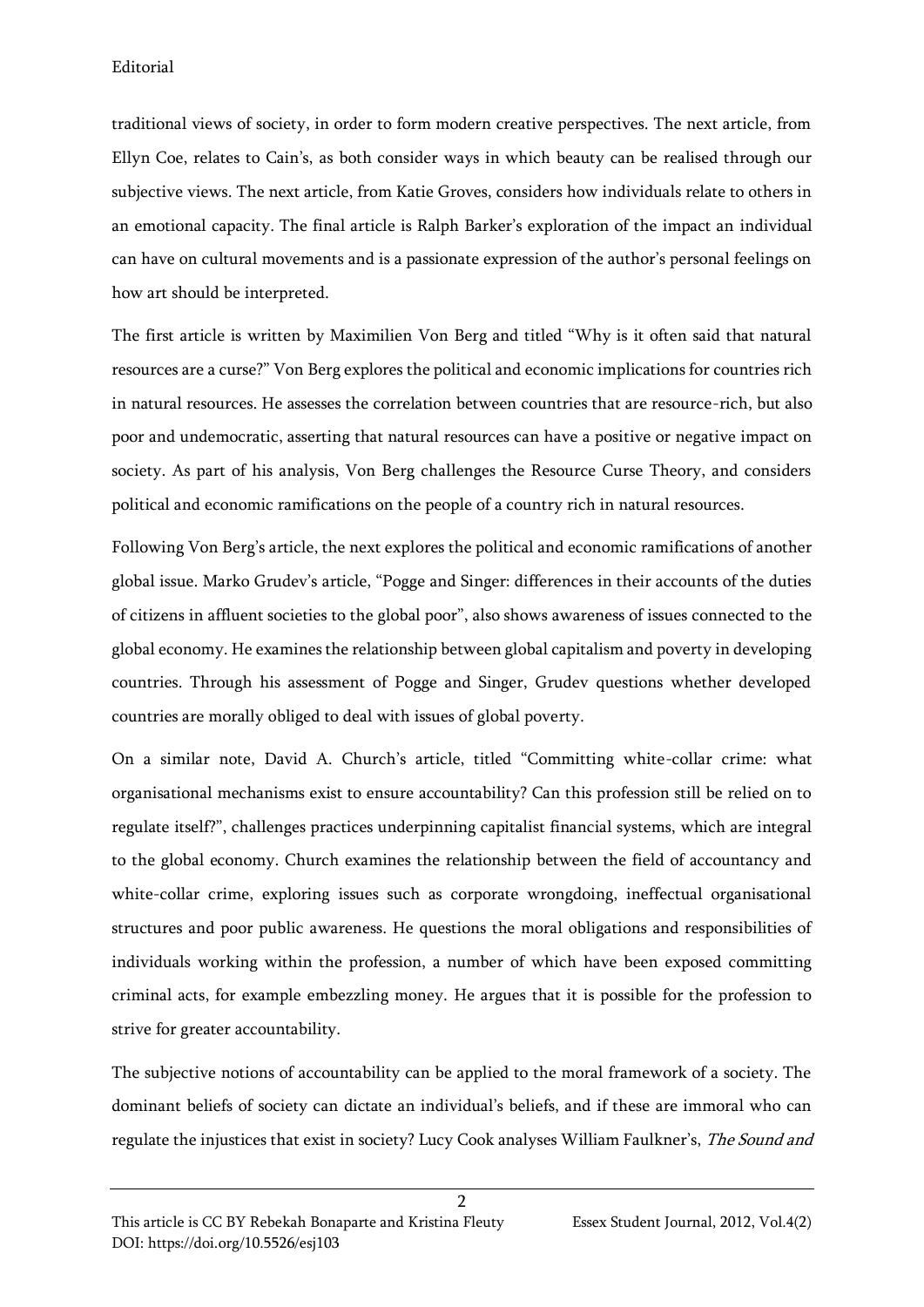### Editorial

the Fury in her article titled, "Born below Mason and Dixon: the role of Quentin Compson and the interaction of racial, gender and class codes of the south in William Faulkner's The Sound and the Fury" and explores his engagement with the social codes of the American South and the effect on the individual. Cook focuses on the narrative of Quentin Compson, primarily in the section of the novel titled, "June Second 1910". The author presents a stimulating assessment of issues such as incest, whilst exploring how such actions are perceived by Quentin, because of the moral codes he has grown up with in the South. It is possible to draw parallels between Compson and ourselves in that some of our actions as individuals and a society may be deemed moral according to the dominant moral code yet it does not necessarily mean that it is right. Issues of war, and prejudices based on class, race and gender are still present today and whether or not these can be changed by the individual alone is a question that Cook's article provokes thought about.

Antoinette Hewitt's article explores Gauguin and Van Gogh's expression of subjective meaning as part of the symbolist movement. The article titled, "The Symbolist Movement portrayed in the art of Gauguin and Van Gogh", draws on the techniques, materials and inspirations the artists used to create their work. Hewitt provides an analysis of each artist's own life, considering how their experiences and the religious and spiritual narratives of the time were reflected in their work. The article gives an insightful explanation of the artwork and shows how creative minds are influenced by the world around them. This can be seen in the example of Van Gogh's preoccupation with the scriptures at a time when the religious rhetoric influenced cultural movements. The article demonstrates how one can interpret the trends of the time and the artist feelings about these trends. If we are to look at contemporary art what conclusions could we draw about our society today?

Virginia Cain's article reflects on how individual perceptions can change those of society despite the dominant beliefs of the time. "Beautiful Experiments: Newton's Decomposition of Sunlight" discusses why Newton's decomposition of sunlight with a prism experiment was considered to be beautiful by physicists. The article outlines how Newton, in doing the experiment, challenged religious views of the time using the individual perspective he had developed. Cain demonstrates why Newton decided to carry out the experiment, explores how he did so through tricks of light and observation, and explains his colourful results. The article provides a new concept of success in the scientific experiments as it defines not only how science experiments can be viewed as

3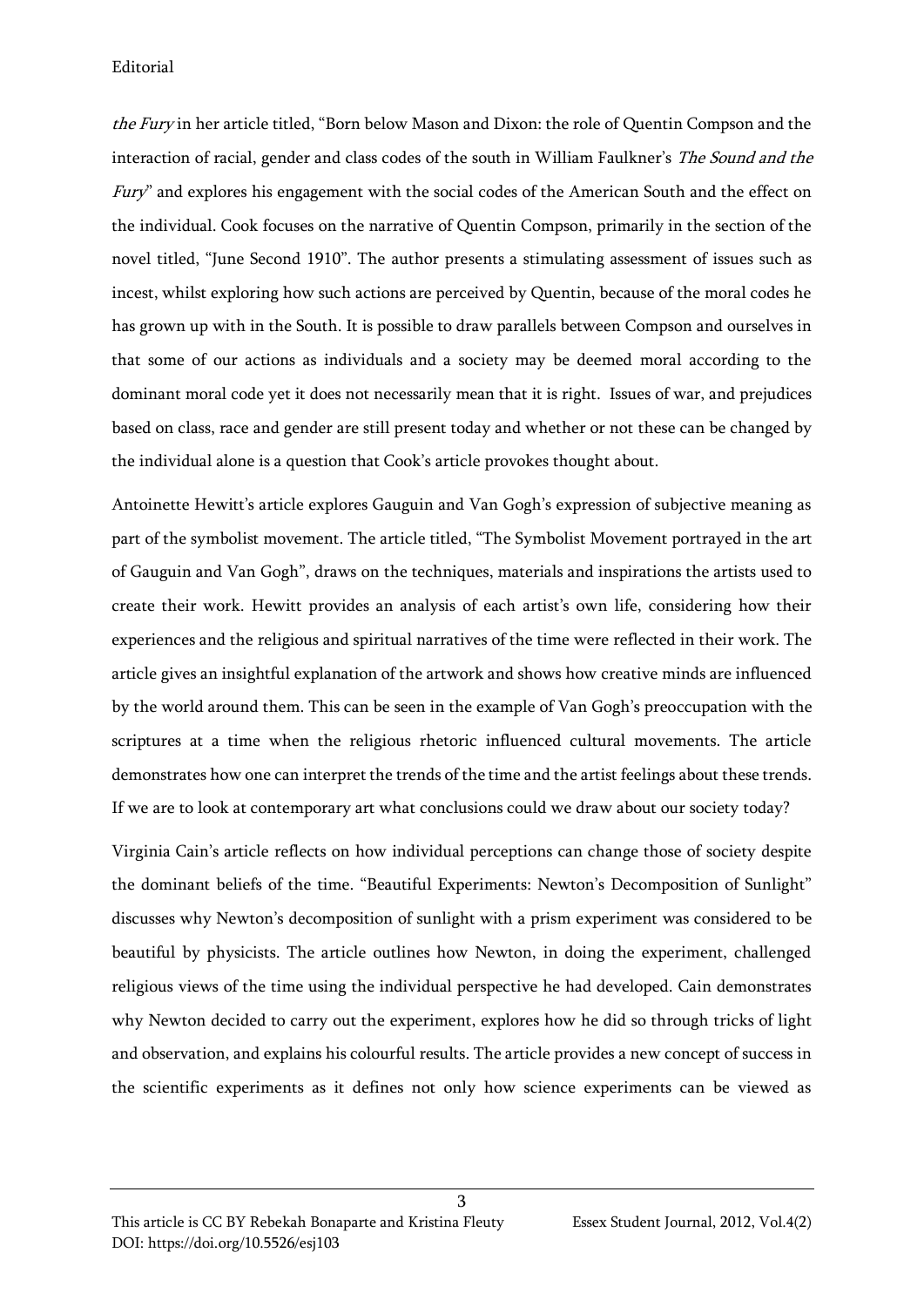### Editorial

something that requires objectivity but as an art form in which the scientists' subjective viewpoint makes science beautiful in its own right.

Just as individual perspectives allow for beauty to be revealed in experiments, Ellyn Coe reveals the beauty of human interaction between two people, in "Smoking Kills". In this descriptive piece of creative writing the reader can identify with the nameless characters and develop their own perceptions of them. Coe allows the reader to gain a sense of the old couple's connection through their daily rituals, despite there being no dialogue between them. Moreover, you can read into the more overt messages of the piece, for example, the irony of life. It is easy to miss the beauty in our everyday lives and Coe demonstrates how beauty is held in a person's perception as is detailed in her work.

To understand how the individual behaves in various social contexts, it is necessary to understand how the individual themselves operates. Katie Groves takes a psychological approach to the study of emotion within human beings. In her article "'Empathy and judging other's pain; an fMRI study of Alexithymia.' A critical review," Groves evaluates an experimental paper on emotional states in people, specifically empathy and the condition of Alexithymia. Groves discusses the outcomes of experiments used to underpin the theoretical approach of the paper and explores how patients with Alexithymia express emotion and relate to the emotional states of others.

The final article again demonstrates the impact of an individual movement within a society. Ralph Barker's article titled, "Universalism" explores the concept of art as everything whilst experimenting with the conventional form and style of the manifesto. The piece is both a discussion and celebration of art that seeks to bring about action that disrupts the way in which we view art. It is a potentially divisive piece of writing which comments on the seven Dada manifestos in order to inspire progressive thoughts about art today. Barker rejects commercial art and enforces the importance of creation to every man; the intention is to evoke a reaction in the reader and in the tradition of artistic manifestos takes a life stance in relation to the view of art.

We hope you enjoy reading this issue of the journal and finding your own connections between articles. Hopefully this issue has inspired you to gain a fresh perspective on topics both familiar and unfamiliar, question how your subjectivity is affected by the world around you and consider why you see the world the way you do. We encourage you to draw your own conclusions from the

 $\overline{\mathbf{A}}$